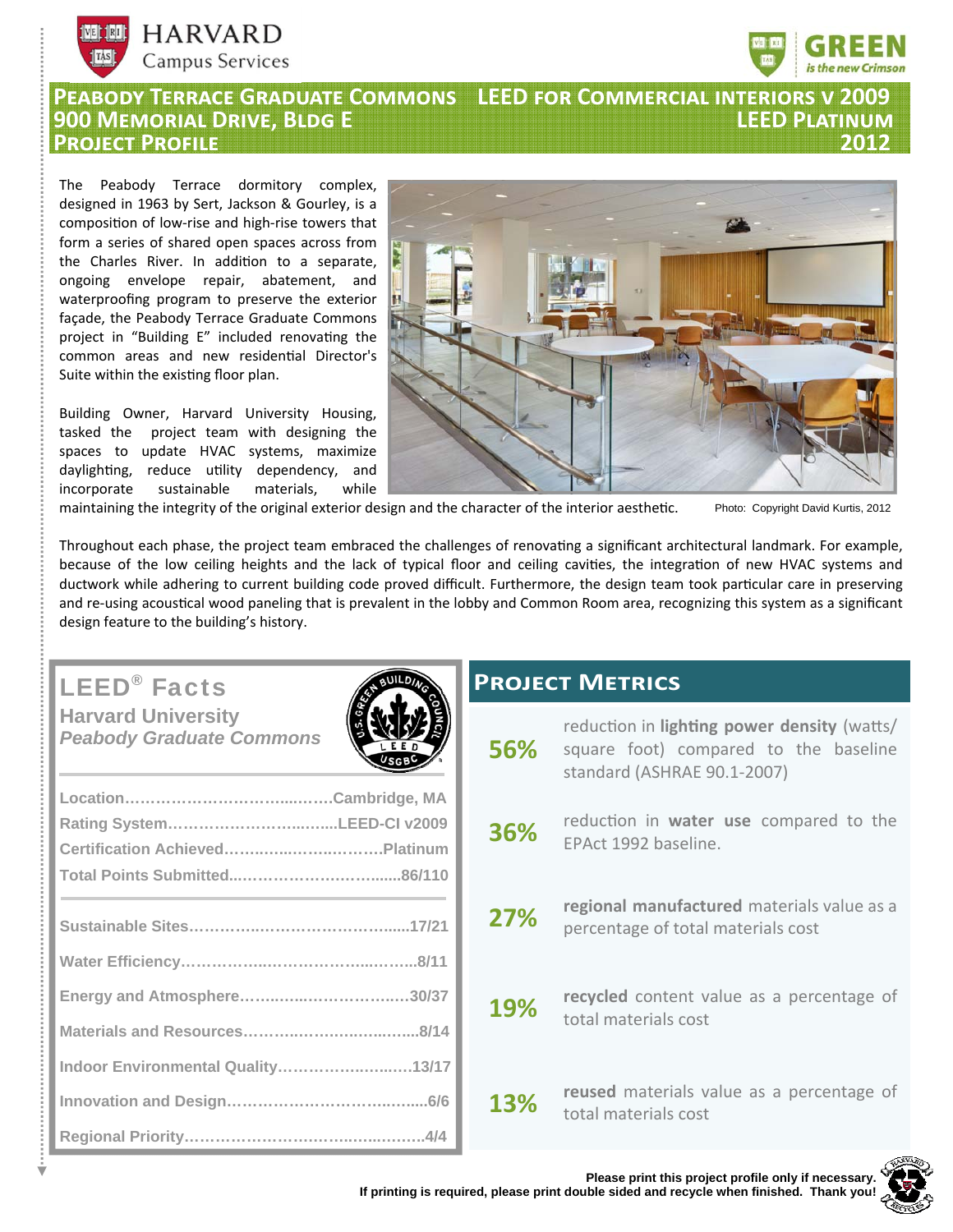### **HARVARD CAMPUS SERVICES/HARVARD UNIVERSITY HOUSING PEABODY TERRACE GRADUATE COMMONS**



## **ENERGY EFFICIENCY**

Harvard University Housing (HUH) has committed, along with Harvard University as a whole, to reduce greenhouse gas emissions 30% below 2006 levels by 2016, inclusive of growth. Therefore, the following energy conservation measures (ECMs) were implemented as part of the Peabody Terrace Commons project.

### **HEATING/COOLING SYSTEMS**

- **ECM 1:** Variable Air Volume Control (VAV) VAV terminals control the amount of air delivered to each room. The ability for VAV terminals to adjust fan speed reduces the energy consumed by the fans. In addition, VAV systems provide a greater level of dehumidification than a conventional constant volume system, which enhances building occupants' overall thermal comfort.
- **ECM 2: Air-Side Economizing**  Air economizing offers free cooling and, in turn, reduces cooling load energy usage when outside air temperatures are ideal. This is achieved by mixing exhaust air with outside air so that the outside air temperature and humidity fall within the desired range.
- **ECM 3: Occupancy Sensors** Occupancy sensors control the operation of the variable air volume terminal units for the first floor Commons room and the surrounding rooms.
- **ECM 4: Operable Windows** Operable windows provide residents with natural ventilation and control over the thermal conditions of their space. In some cases, this alleviates the need to cool spaces and, in turn, reduces energy usage associated with cooling loads.
- **ECM 5: Thermostats** Thermostats provide a high level of thermal comfort system control by building occupants.



Photo: Copyright David Kurtis 2012 Photo: Copyright David Kurtis, 2012



### **ELECTRICAL SYSTEMS**

- **ECM 1: Occupancy Sensors** Occupancy sensors are installed in all spaces to turn the lights on, or off, based on actual occupancy. A combination of wall-mounted infrared occupancy sensors and dual technology ceiling sensors were installed throughout. These occupancy sensors combine the benefits of passive infrared (PIR) and ultrasonic technologies to detect occupancy. In total, occupancy sensors control 76% of the lighting load.
- **ECM 2: Daylight Sensors** Daylight sensors adjust artificial lighting levels based on the amount of daylight entering the space. This is ideal over a conventional lighting system that has the inability to dim lighting fixtures.
- **ECM 3: Energy Star Equipment** Energy Star equipment was selected for 100% of Energy Star-eligible equipment in this project. This includes refrigerators, dishwashers, washing machines, and dryers..

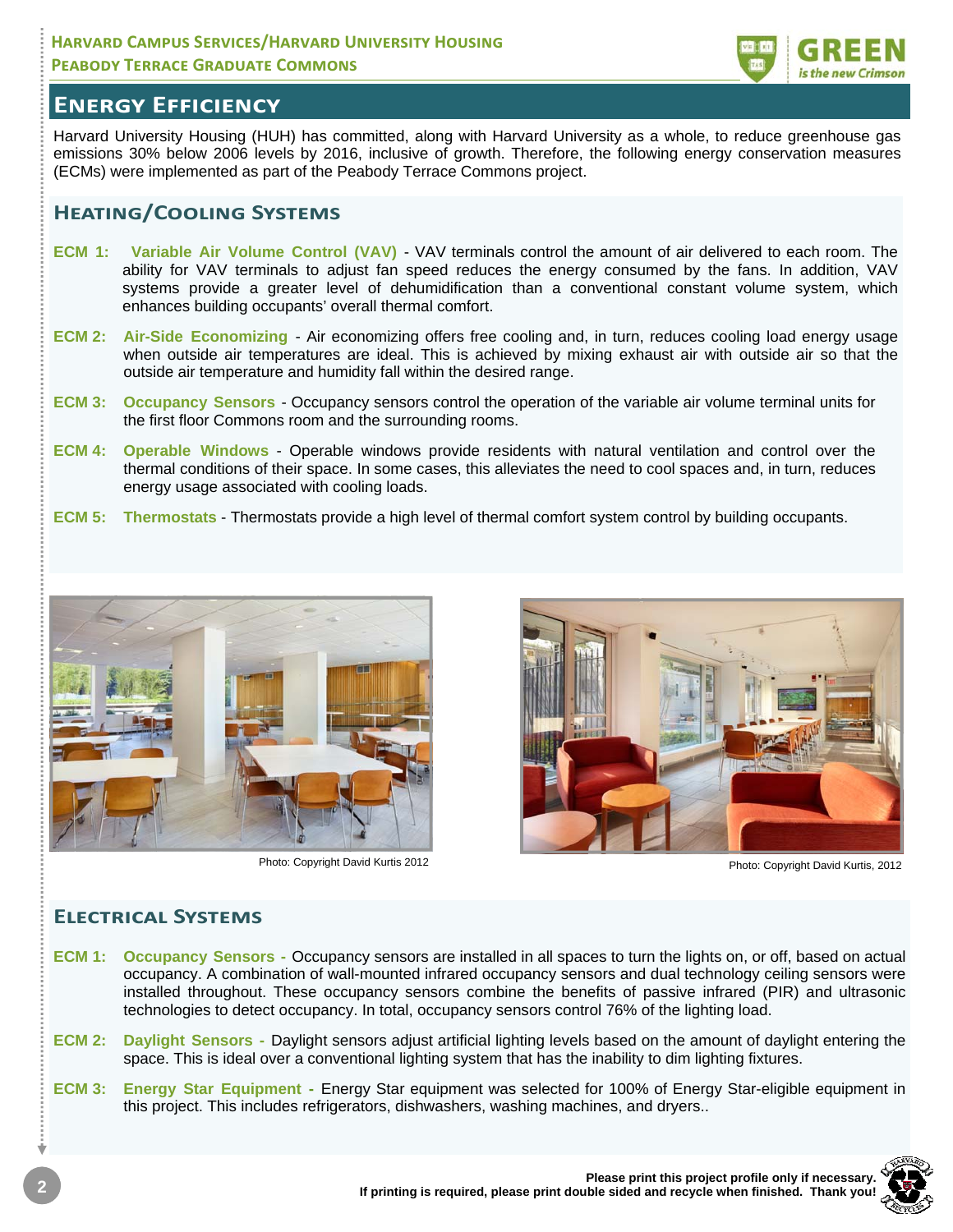### **HARVARD CAMPUS SERVICES/HARVARD UNIVERSITY HOUSING PEABODY TERRACE GRADUATE COMMONS**



## **PRODUCTS AND MATERIALS**

### **LIGHTING AND CONTROLS**

- **56% reduction** in lighting power density (watts/square foot)
- **Daylight sensors** are installed in all spaces within 15 feet of windows



**Edge EX44**  Pinnacle

- $\checkmark$  Total fixture wattage = 25 Watts
- $\checkmark$  Highly reflective die-formed white painted aluminum reflector.
- $\checkmark$  Die-formed anodized snap-in aluminum semi-specular parabolic louver

### **ENERGY EFFICIENT APPLIANCES**

**100%** of the equipment purchased for the project is **ENERGY STAR RATED** (by rated power).



#### **Side by Side Refrigerator Model #PSDS5YGX**  GE Profile

- ENERGY STAR®
- ClimateKeeper2 System Keeps food garden fresh longer, while protecting ice from odor transfer, with its unique dual-evaporator system



**Performance Recessed Downlighting**  Lightolier  $\checkmark$  Total fixture wattage = 26 Watts  $\checkmark$  Compact Fluorescent Lamps  $\checkmark$  Dimming capabilities

**SmartDispense™ Technology Dishwasher Model #CDWT980VSS**  GE Cafe

- ENERGY STAR®
- SmartDispense™ Holds an entire bottle of liquid automatic dishwasher detergent, dispensing the right amount based on water hardness and soil levels to get dishes incredibly clean



**Dual Technology Ceiling Sensors DT-300 Series WattStopper**  $\checkmark$  Walk-through mode turns lights off after 3 minutes if occupancy not detected.  $\checkmark$  Passive infrared and ultrasonic sensors.

 $\checkmark$  Integrated daylight sensor

**Frontload Washer Model #PFWS4600LWW**  GE Profile

- ENERGY STAR®
- eWash™ option Energy-saving option uses a cold water wash on select cycles without sacrificing performance

### **WATER EFFICIENCY**

**36% reduction** in annual water use (35,910 gallons/year projected savings) when compared to EPAct 1992 baseline standard



### **ECOS® Electronic Dual Flush Model #8111**  Sloan **1.1/1.6 gallons per flush** (gpf) vs. EPAct baseline of 1.6 gpf.



**Lavatory Wideset Model #20 297**  Grohe **1.0 gallons per minute** (gpm)

vs. EPAct baseline of 2.2 gpm.



**EcoPower™ System Sensor Faucet Model #32 216** Grohe **1.5 gallons per minute** (gpm) vs. EPAct baseline of 2.2 gpm.

*Please note that while many products are described in this project profile, these are provided for informational purposes only, to show a representative sample of what was included in this project. Harvard University and its affiliates do not specifically endorse nor recommend any of the products listed in this project profile and this profile may not be used in commercial or political materials, advertisements, emails, products, promotions that in any way suggests approval or endorsement of Harvard University.*

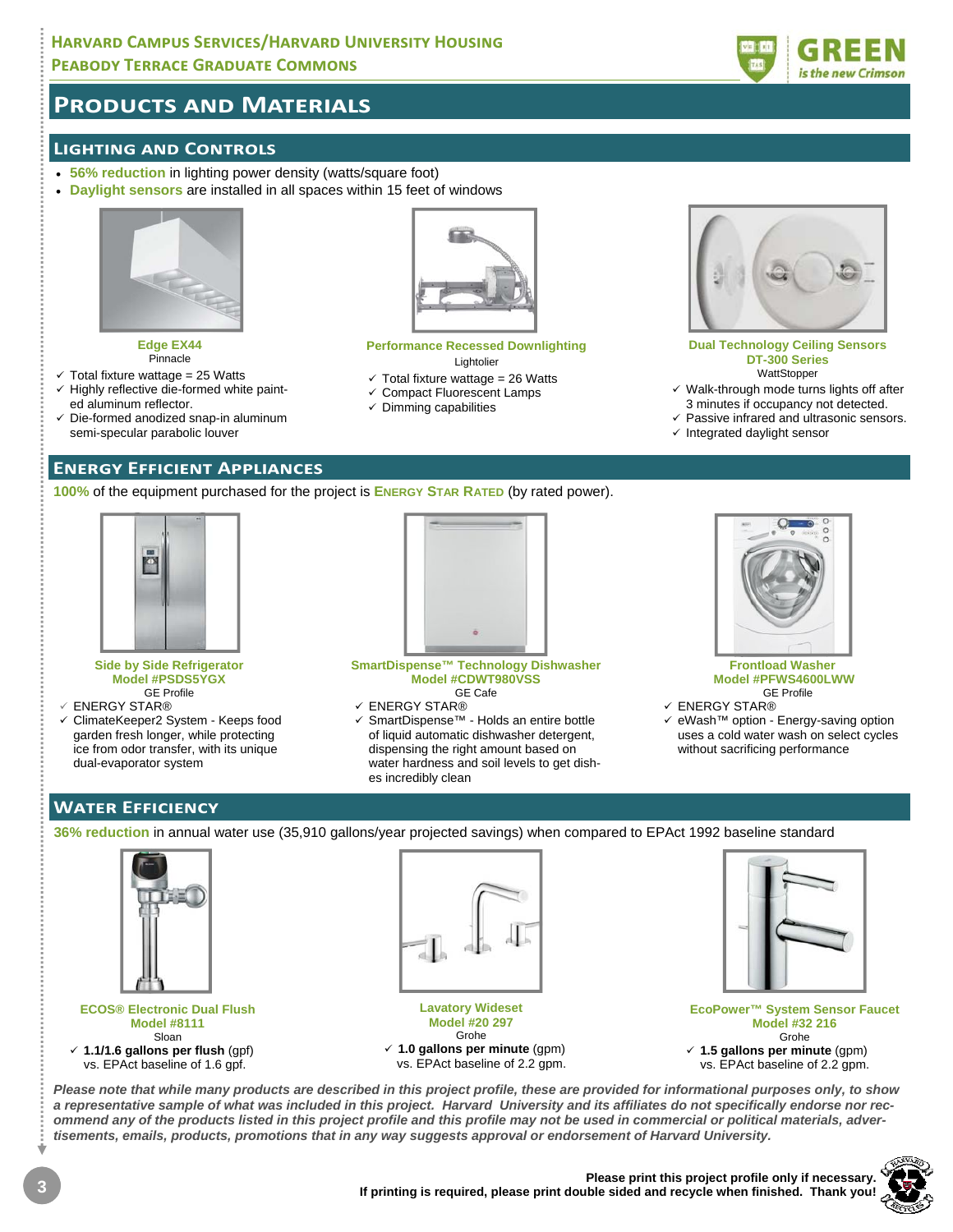### **HARVARD CAMPUS SERVICES/HARVARD UNIVERSITY HOUSING PEABODY TERRACE GRADUATE COMMONS**

## **PRODUCTS AND MATERIALS**

### **REGIONAL, RECYCLED, LOW VOC**

19% recycled content value as a percentage of total materials cost 27% regionally manufactured materials value as a percentage of total materials cost 23% regionally wxtracted materials value as a percentage of total materials cost Only low-VOC, or no-VOC adhesives, sealants, paints and coatings were used.



**Kraft Honeycomb door** De la Fontaine

- $\checkmark$  Recycled Content
	- 20% Post-consumer
	- 25% Pre-consumer
- ✓ 100% Regionally Manufactured

## **PROJECT TEAM**



**Durock Cement Board Next Gen USG**  $\checkmark$  Recycled Content

- 15% Post-consumer
- √ 86.4% Regionally Extracted/Manufactured



253 Gold Lacrete  $\checkmark$  VOC Content = 0g/L vs. 65 g/L VOC Limit



Photo: copyright David Kurtis, 2012

| Owner                                                                      | Harvard University Housing                    |
|----------------------------------------------------------------------------|-----------------------------------------------|
| <b>Project Manager</b>                                                     | Northstar Project & Real Estate Ser-<br>vices |
| Architect                                                                  | Elkus   Manfredi Architects                   |
| <b>Landscape Architect</b>                                                 | Carol R. Johnson Associates Inc.              |
| <b>MEP Engineer</b>                                                        | <b>TMP Consulting Engineers</b>               |
| <b>Construction Manager</b>                                                | Shawmut Design and Construction               |
| <b>Sustainability</b><br>Consultant &<br>Commissioning<br><b>Authority</b> | <b>Harvard Green Building Services</b>        |

## **MORE INFORMATION**

>Harvard Campus Services: http://campusservices.harvard.edu/

>Harvard University Housing: http://www.huhousing.harvard.edu/HarvardUniversityHousing/index.aspx

>Harvard Green Building Services: http://green.harvard.edu/green-building-services

>Harvard Green Building Resource: http://green.harvard.edu/theresource

>Follow Green Building Services: http://www.facebook.com/HarvardGBS or @Harvard\_GBS